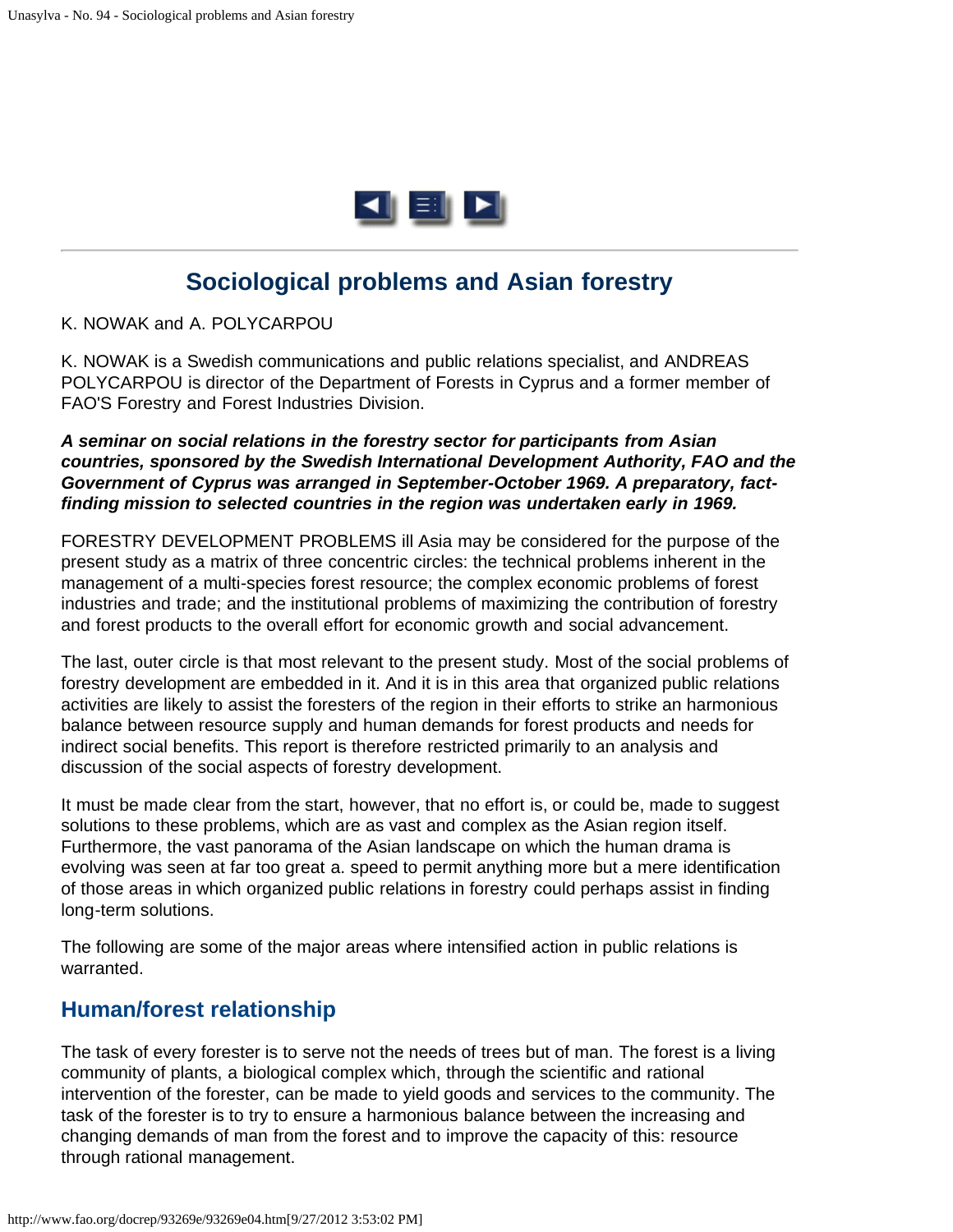The human/forest relationship is never static. It changes with the evolution of human society. Early man, for example, considered the forest his habitat, in which he could find protection from the weather and where he could secure his food from its fruits or its fauna. As man developed the art and skill of producing his food through agriculture and the shepherding of tame animals, the forest assumed a new role in his life; it became the natural range for grazing his flocks and the fertile ground on which he could grow his crops. When man found that caves could not meet his need for shelter and warmth, he discovered that trees could provide an excellent raw material for huts and sheds or, when combined with other building materials such as mud or stone, it could be used to erect more elaborate dwellings. Furthermore, wood had excellent qualities as a fuel for cooking and for smelting ores for the production of the arms and implements so essential to man's survival.

To modern man the forest constitutes a valuable natural resource supplying the raw material base for important industrial products such as paper, pulp, wood-based panel products and lumber. Furthermore, as a result of the concentration of human populations through urbanization, forests are becoming increasingly important for sport and recreation apart from acting as a natural soil cover and regulator of water supplies for human consumption, and for industrial and agricultural needs.

This, briefly, was the historic evolution of the human/ forest relationship in most industrialized countries of western Europe and North America. To a large extent it was in harmony with population growth and with economic and social advancement. In other words, the liquidation of forest resources to meet human needs was not only gradual but the products of such liquidation were more efficiently utilized to feed the process of economic growth.

Looking at the situation in Asia today, one meets all stages in this evolution of human/forest relationship existing side by side in every country. To the aborigines of China (Taiwan), the Kiaingineros of Philippines, the hill tribes of Thailand, the peasants of India and the nomads of Iran, forests are a free gift from God to each and all, to fell, clear, cultivate, graze or hunt its fauna for subsistence. The need for food and the survival of the individual has precedence over all other considerations and leaves no room for concepts of the community benefits of forestry.

Where primitive economies and social structures have moved beyond the traditional stage, the people are not content to remain in poverty and are demanding more goods and better opportunities for advancement. These demands, coupled with the upsurge of' population, create enormous pressure on all available natural resources. In this respect the forest resource is, unlike minerals or water, in a much more vulnerable position since it can be readily liquidated by burning or felling to provide the additional land for crops or the extra cash for other needs. Shifting cultivation or the thieving of merchantable timbers are as natural to many tribes in Asia as in drinking water from a stream.

Efforts to increase food production and thus relieve the pressure on forest land are made difficult by lack of capital and the existence of an enormous surplus labour force engaged in subsistence farming, which is continually searching for a better living and often migrates to the cities. While there are few opportunities for newcomers to cities, the sad fact is that there are still fewer on the farms. The overcrowded and makeshift accommodation to be seen around Bangkok, the shacks at Manila and the mud huts encircling Indian cities demonstrate the desire of rural people to share in the benefits of progress. These displaced persons represent one of the greatest problems facing the governments of many Asian countries. Hordes of city squatters create needs for low-cost housing which the forest resources could help provide, but the capital resources and the infrastructure needed are seldom available.

At the same time, the concentration of income in relatively few hands leads to superfluous and excessive consumption to the detriment of investment in productive ventures. Thus essentially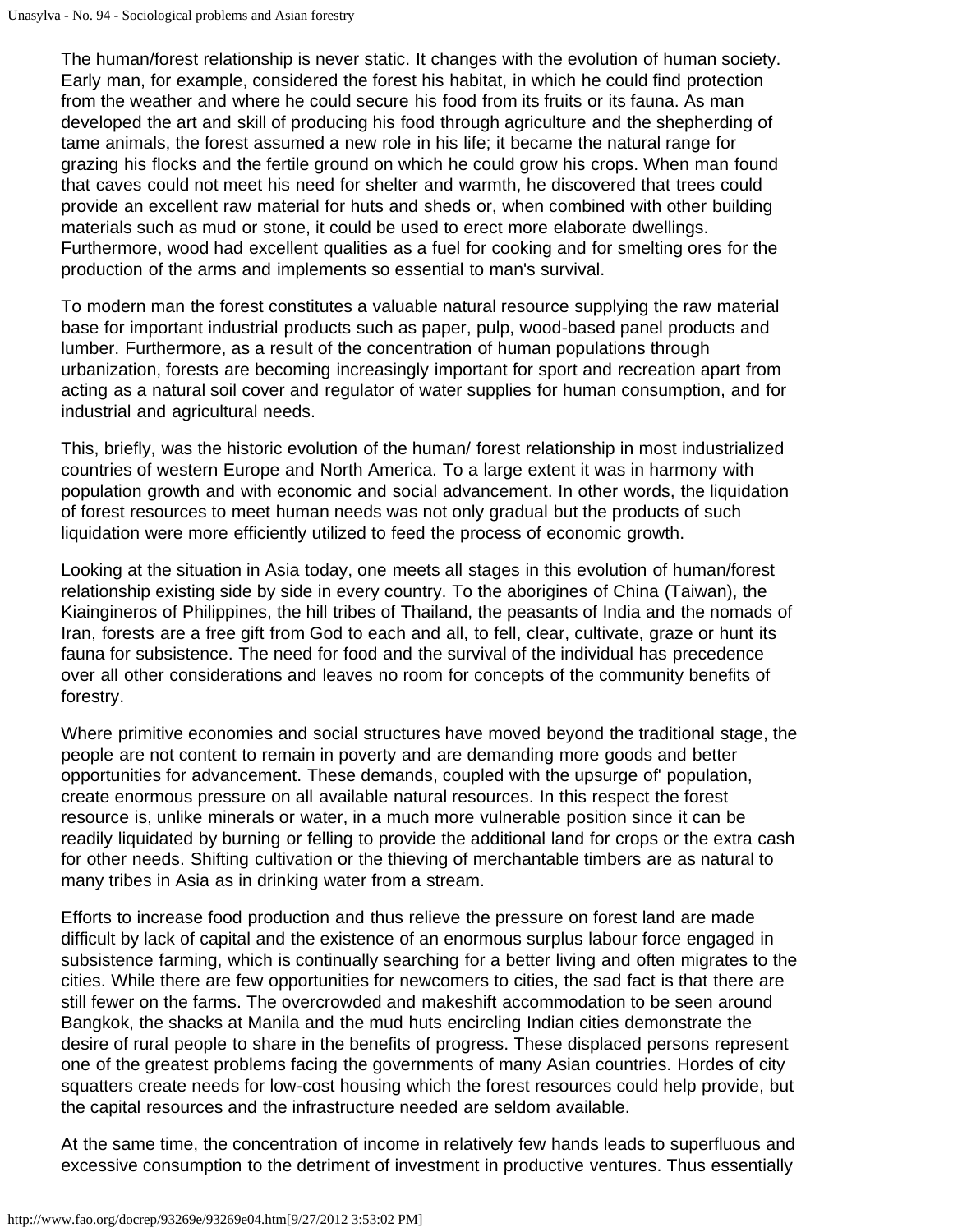different economies and social structures are evolving and existing side by side, which in turn multiplies and complicates the human/ forest relationship within each country. There is the urban economy with a degree of specialization in the division of labour and a fully operating monetary system. There is the primitive rural society with its economy based on subsistence agriculture in which money and exchange play very little part.

To the urban society the forest is a source of raw material for industrial development and trade expansion. To most forest entrepreneurs increased profits matter most. What is of importance to them is how and to what extent profits can be increased through forest exploitation now. National economies, values added, - labour employment opportunities, balance of payments, rational utilization of resources or replacement of natural forests are of little concern to many of the timber industrialists and forest products traders of' these countries. If big profits can be made now with the least amount of investment, why should they concern themselves about the 1980s or the year 2000?

To a rural society on which lies the burden of producing more food, the restrictive :Laws and measures prohibiting the clearing of " jungle," which does not produce food. but only harbours wild beasts, is incomprehensible. For what is so wrong about clearing virgin land for food production when the fertility of the old plot has been exhausted? Or the burning of a few hectares of jungle to let stock feed on fresh grass when last year's burn either eroded or is covered by useless elephant grass ? Or cutting a few teak or mahogany logs to buy that transistor set or ornament ? Or to shoot a deer or rhinoceros to get some venison or valuable horn? Or to fell a few trees to collect the branchwood and cook the evening meal until the newly prepared dung dries up?

These are some of the social problems of forestry for which solutions must be found. And in attempting to produce the answers, a forester in Asia finds himself entangled in the task of changing the whole social and economic pattern of human life.

#### **Forestry and public administration**

The fact that in most Asian countries forest resources are generally publicly owned gives the forest sector special significance in the administrative framework of these countries. Where the resources constitute frozen capital it makes it easier for government authorities to liquidate them to feed their overall development programmes. This, however, creates certain obligations, in that long-term public benefit must be placed before short-term interest or party politics.

In the majority of countries visited, the importance of the forestry sector as a potential source of capital to feed the development process is recognized but, unfortunately, there is lack of appreciation of the fact that the forest is a renewable resource and that adequate funds must be ploughed back into the forestry sector to keep alive the "hen that lays the golden egg."

In all countries visited, the funds in the government annual budgets earmarked for forest development are inadequate for the replacement of the forest, capital, which is being liquidated at an ever-increasing rate. There would be nothing wrong in this if the revenues from the liquidation of the forest resource were invested in other productive sectors of the economy for the generation of income.

The foresters of the region have a major task, to make their own masters aware of the dangers and adverse repercussions of allowing the depletion of the forest resources to continue at the present rate. The strengthening and up-grading of the status of forest administrations and the delegation to them of more power to enforce legislation and promote sound policies command a priority for forestry public relations programmes.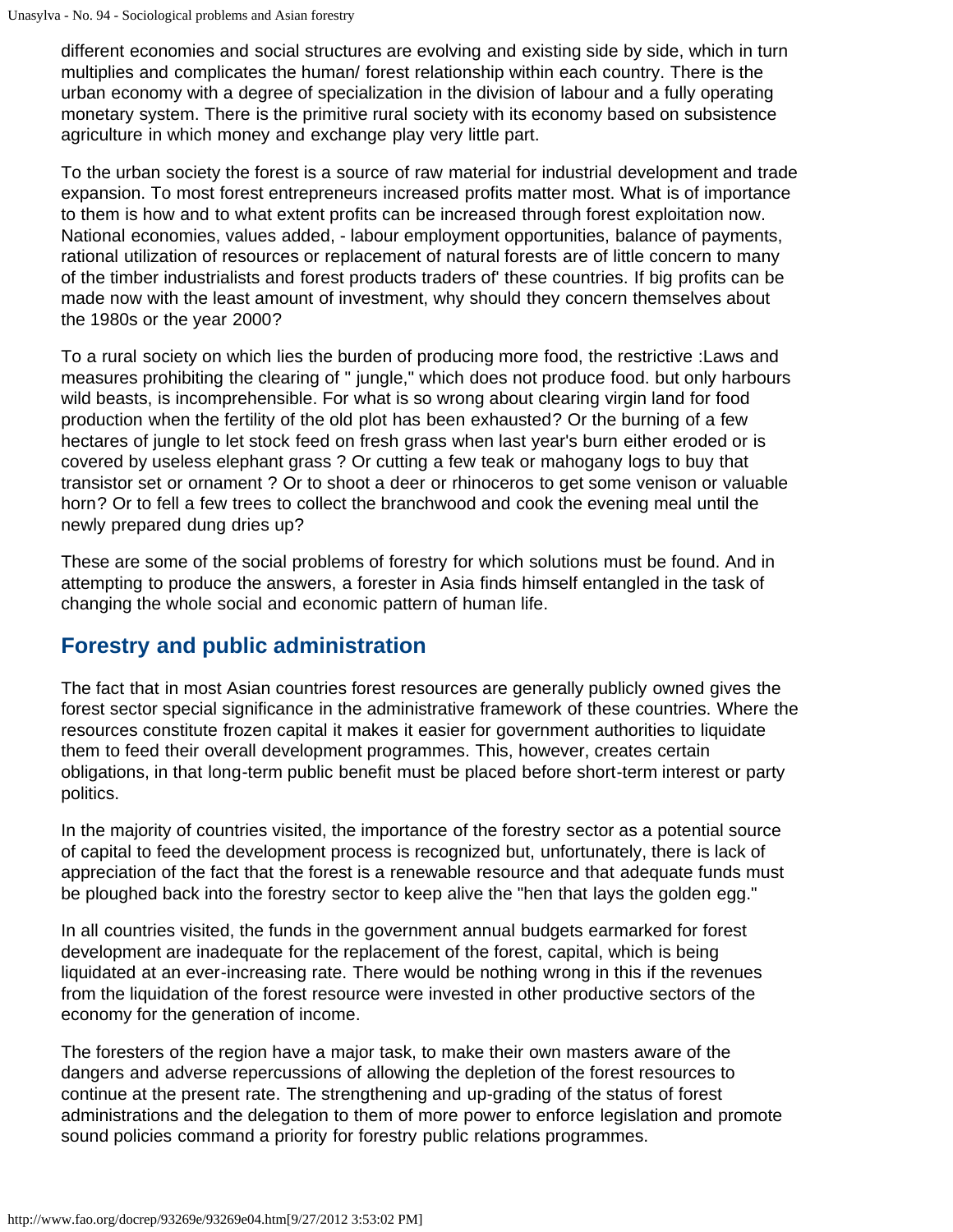Similar action is also needed to promote an understanding of forestry among other government departments and services. There is need for closer cooperation between forestry officials and those responsible for agricultural development and for irrigation. The problem is not only one of coordination, but very often one of communication.

Within the forestry departments themselves there is much room for improved communication of policy so as to achieve uniformity of action between those at policy level and those operating in the field. And, as charity begins at home, there is every reason to concentrate on improving communications and good public relations within the agencies themselves before directing efforts at educating the man in the street. Forestry faculties and schools could do a great deal toward enlightening their students on modern techniques of policy communication and personnel relations. In this respect, the series of lectures on public administration, initiated by the College of Forestry at Dehra Dun, India, is a step in the right direction.

#### **Forestry and agriculture**

Perhaps no other two sectors of the national economy of a developing country are so closely interrelated and interdependent as forestry and agriculture. Both sectors are based on the land resource which is the backbone of the national economies of most developing countries and, in addition, the majority of the population in developing countries is engaged on the land.

When cooperation exists between the two sectors, forestry and agriculture, a fuller contribution is made to the common effort for economic growth and social advancement. Where antagonism marks the relationship between the two major land-use sectors, progress is not only inhibited but often nullified. Most of the social problems of forestry development in Asia arise from a lack of understanding and cooperation between forestry and agriculture.

As Sir Henry Beresford-Peirse (FAO, 1968)<sup>1</sup> puts it: " The issue is not, or should not be, one of rivalry between agriculture and forestry for the use of the natural resources on which both depend-land-but of ways in which this use may best be determined in order to achieve the joint objectives of raising nutrition and living standards."

(<sup>1</sup> FAO 1968. Forests, food and people, by Sir Henry Beresford-Peirse. FFHC Basic Study No. 20. Rome. 72 p.)

The most substantial contribution of forestry to food production does not lie so much in the liquidation of forest cover to release more soil for cultivation but in the protection it affords to agricultural land; in the prevention of wind and water soil erosion; in the control of floods and regulation of stream flow; in providing the wood fuel requirements of the rural communities and thus releasing dung for fertilizing crops; in providing the raw material for the development of industries that either earn or save foreign exchange.

Some of the major problems of forestry development resulting from rivalry between forestry and agriculture and for the solution of which the concerted efforts of both foresters and agriculturists are essential are as follows.

#### SHIFTING CULTIVATION

" In essence this is a rotation of farming and forest and works somewhat as follows. The members of a peasant family move into a forest area, often illicitly, cut the trees and build huts. They sell timber or firewood if they can, and burn the brushwood, roughly cultivate among the stumps and grow a variety of crops, mostly for home consumption but sometimes for sale. With remarkable speed the bared and burnt-over soil loses its fertility and sometimes in as short a time as two or three years the peasants find they can no longer grow their crops because of poor fertility or heavy weed growth or both. And so the family moves on, repeating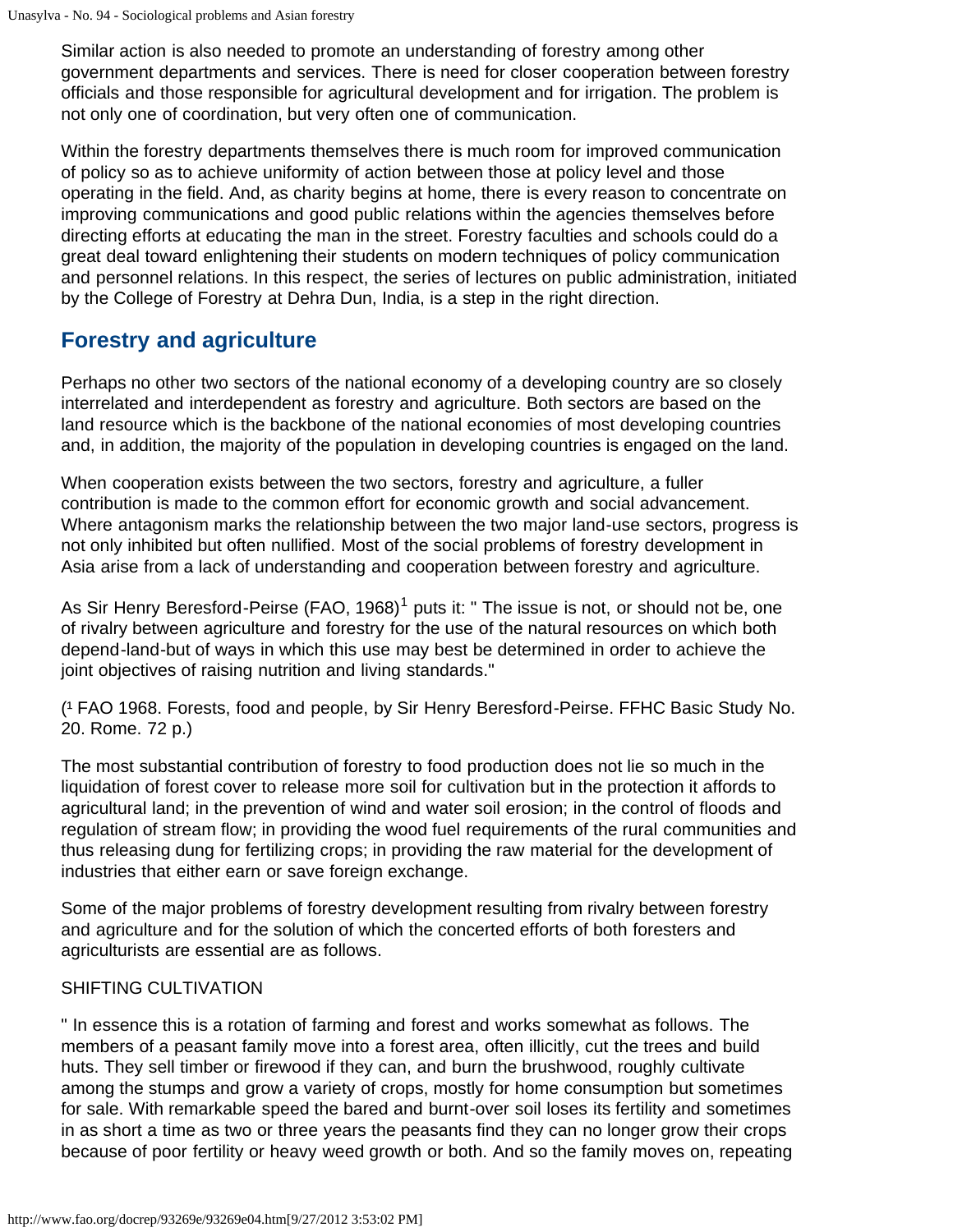the process over again in another two or three years." (FAO, 1968.)

Shifting cultivation extensively practiced by the hill tribes in the northern provinces of Thailand, and the illegal clearing of the forest for cash crops by local villagers, constitute one of the major problems of the forestry sector in that country. A special committee was set up by the Government in 1963 to investigate and research into the ethnology, sociology, customs and culture of the hill tribes in order to understand their mode of living and determine the most suitable means by which they can make their livelihood. A research centre dedicated to this study has been established in which scientists, agronomists, sociologists and others are working closely together. Yet the problem is becoming more acute and is now involving political issues.

The following extracts from a recorded interview with Donald F. Gienty² on Thailand's forest development and its effects on rural people are relevant.

(² Donald Gienty is the author of Thailand's development report and its effects on rural people.)

" The most serious trouble is still the illegal clearing of the forest for more or less permanent agriculture on the remaining now very limited area of reasonably good topography and soil inside legally constituted forest reserve boundaries. Attempts by the Forest Service to check this have been rendered quite ineffective by the fact that the Forest Department was not supported by other government agencies.

" The protection and management of forests everywhere involves the restriction of current and future activities of the local population in directions in which there has previously been little or no interference, so that they have come to be viewed as rights-including extension of cultivation into the forested land, removal of timber for building and of all forms of minor produce. This attitude may even extend to the removal of material beyond their own requirements for local use, to material for sale outside the area. This being the Forest Department is inevitably unpopular with the local population if it attempts to carry out its primary duties of protecting the forests and managing them as productive units or for protection of water catchments.

" The only solution is to get; the legal position absolutely clear and known to all concerned, and then to insist on its observance by effective policing in which the Forest Department must be fully supported by the administration and the magistracy. The only way of changing the antagonistic outlook of the local people is a continuous publicity campaign which is most effective (or only effective) if carried out by picked men of the trained subordinate staff Who can fully understand the villagers' needs and outlook, and be understood and more or less trusted by them. This is a very slow job requiring decades, but a beginning has to be made. It must be an intelligent combination of education and persuasion with firmness."

In the Philippines shifting cultivation and illegal squatting also rank among the most serious problems of forest development. In spite of the fact that recent amendments in the law provide for heavier penalties to illegal squatters people still continue to clear forest land. This is due to the clamour of the poor landless people for more land to cultivate in spite of the release of large areas of forest land for agricultural purposes.

In an address to the Philippine Lumber Producers' Association and the Manila Hoo-Hoo Club, Tom Gill <sup>3</sup> referred to the land grab in the Philippines: " The result is that here in the Philippines we are witnessing a land grab that could go down as one of the most notorious in history-a nation being robbed of the very thing that makes existence possible-the soil and the productivity of the soil. Land for the landless which was a great humane principle can become Land for the lawless."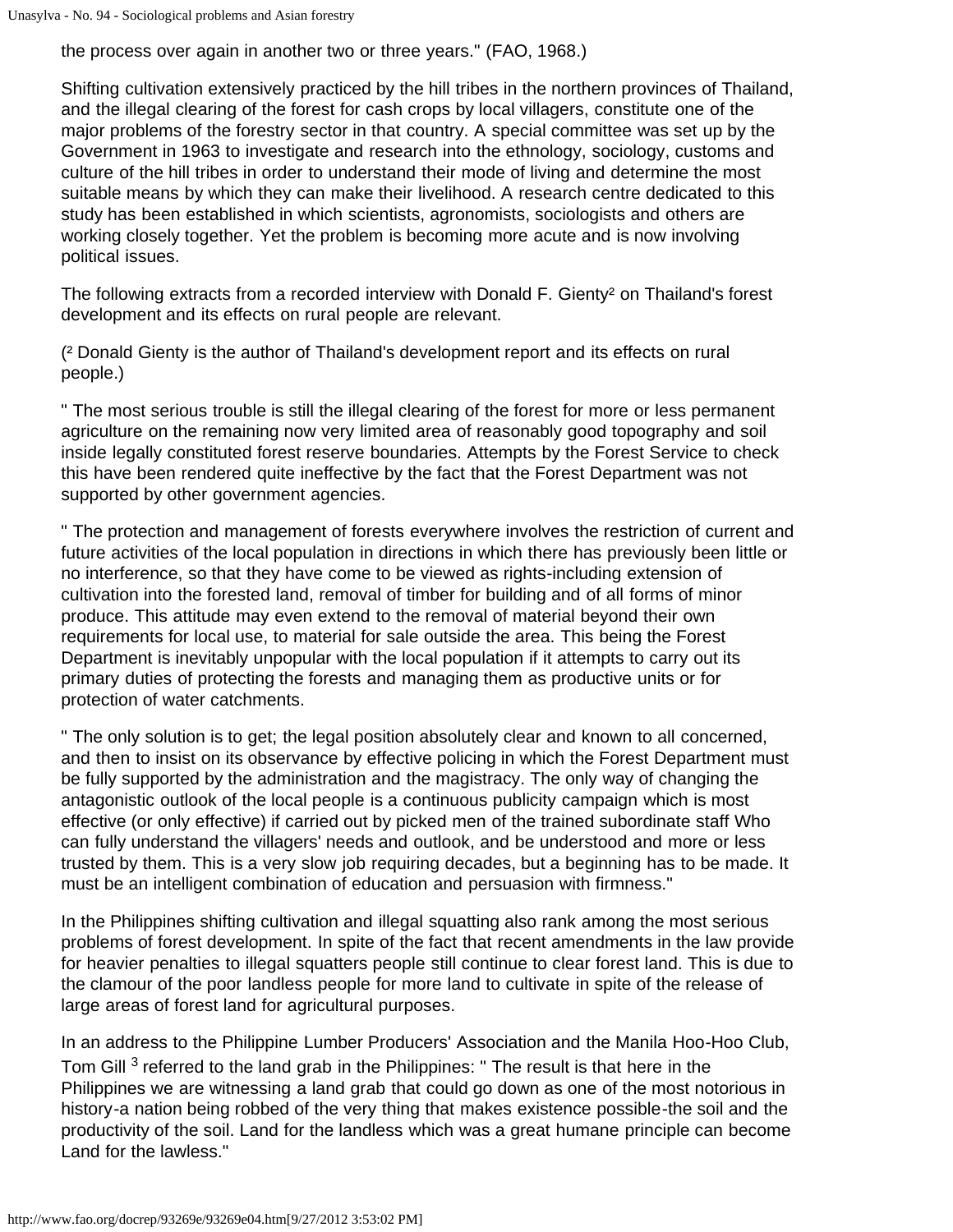$(3$  Tom Gill is president of the International Society of Tropical Foresters)

In emphasizing the need for a campaign of public education that would carry the lesson of the value of forests to economic and human welfare, and the need for new attitudes on the part of government to save the nation's burned and abandoned hectares, Tom Gill stated: " For in a very literal sense the Philippines are engaged in a race between education and disaster. And, however difficult the task, there must be created a national will; and you cannot create that until the people realize the importance and the extent of the problem and can relate it to their own way of life."

In China (Taiwan) the problem of shifting cultivation exists, but is less serious than in other countries of the region. The Government has managed to localize the problem and plans to release 68 000 hectares from the national forests for the rational resettlement of landless farmers and retired servicemen.

In India the problem of shifting cultivation is acute in many states, especially in the hilly areas of Assam, Manipur, Tripura, North Eastern Frontier Agency, Nagaland and Orissa. It is reported that about 207 000 hectares in Assam, 47 000 hectares in Tripura and. 22 000 hectares in Manipur are under shifting cultivation. In Orissa the area under shifting cultivation is estimated to be 3.3 million hectares.

Weaning tribal people from their age-old practice of shifting cultivation requires careful demonstration of the efficacy of improved methods of agriculture. Subject to the availability of funds, steps are taken to carry out such demonstrations, to resettle the tribal people in suitable areas and to introduce the taungya system. There is reason to believe that persuasive measures taken with a human approach are gradually having the desired effect.

"This system of shifting, cultivation is generally condemned by foresters and agriculturists: by foresters because the system results in waste of wood and a steady deterioration of the forest; by agriculturists because the outturn of food is poor in relation to the area and effort involved. Yet... care must be taken to make sure that any new system introduced is in the event more effective than the old. For shifting cultivation is more than a primitive form of farming; it is a way of life of woodland people reaching far back into history.'' (FAO, 1968.)

Whatever the new system may be it will take persistent, imaginative, well-prepared and longterm educational campaigns to alter the way of life of the shifting cultivators.

#### FOREST GRAZING

The other form of agricultural practice which has adverse repercussions on forestry development in particular, and on soil resource conservation in general, is nomadic or free range grazing. Grazing rates as the most serious forestry problem in the Near East and southwestern Asia as well as in most parts of south Asia, but is not so acute in the Far East.

As with shifting cultivation, nomadic grazing is a way of life practiced from the time primitive man evolved into a pastoralist. The practice is connected not only with economic necessity-a way of utilizing degraded lands - but also with custom and religion which restrict the evolution of other more productive forms of sedentary animal husbandry using other species of animals. Not only would livestock practices have to be altered by means of economic incentives but also feeding habits and traditional diets. This adds considerably to the difficulties and complexities of the problem.

## **Illicit felling**

The illicit felling of forest trees is another major issue facing many forest departments in the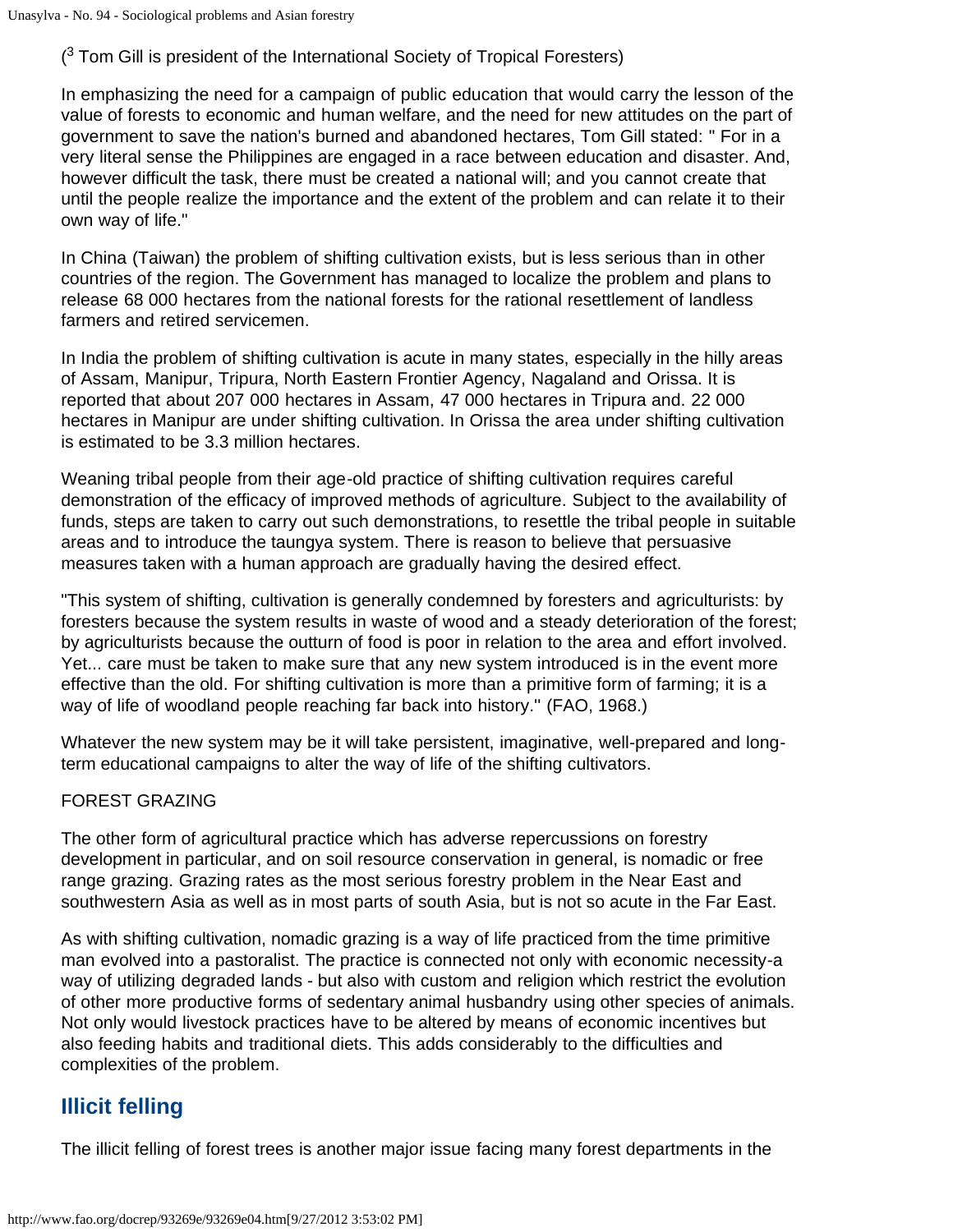region. The timber is generally used. to build houses or to make bullock carts and other agricultural implements, for fuel or for selling to sawmills.

Forest services enforce the law in such cases and offenders caught are generally fined. This, however, creates animosities among the rural population toward forestry personnel which may often result in more serious crimes, the killing of forest guards not excluded.

In Thailand many villagers complain that the procedures to secure a tree cutting permit are so cumbersome and expensive that it pays them to steal timber and face the consequences afterwards. In the Philippines, stealing also constitutes a serious problem which necessitates the engagement of 761 regular and 500 emergency forest guards. In Iran, a special forest police force of 3 500 is engaged in forest protection.

#### **Forestry and sources of energy**

Future development of Asian economy will depend to a large extent on the availability of suitable sources of energy.

Lack of mineral fuels (or electric energy) in rural societies initiates a chain reaction which not only has adverse repercussions on the forestry sector but on the whole economy. Demands for firewood are in excess of supply and animal dung is extensively used to supplement fuelwood. This deprives agriculture of valuable organic fertilizer, hence crop yields are low and low crop returns per unit of land cannot feed a rapidly growing population. From this stems the problem of land hunger; more land is brought under the plough to produce more food, leaving no room for fuelwood plantations. But the chain reaction does not end here: valuable cellulose resources which could provide the raw material for industry-pulp, paper, rayon-are wasted as fuel. The sugar-cane producing area north of New Delhi, for example, is estimated to produce enough bagasse to maintain a pulp factory with a capacity of 500 tons per day. Yet all the sugar-cane chuff is burned in the sugar extraction process. Where even animal dung is not available in adequate quantities, commercial forest plantations are used for fuelwood. This in its turn ruins whole watersheds, resulting in floods and the siltation of hydroelectric dams established with a view to providing electric energy. The whole process is more than a chain reaction; it is a vicious circle.

In those areas of Asia and the Near East which are endowed with rich oil deposits, lack of transport and adequate infrastructure again forces the rural people to depend on animal dung and firewood for fuel.

## **Forestry and industry**

Perhaps in no other economic sector is so close an integration of the various phases (raw material production, transport, processing and marketing) so essential as in the case of forestry. Yet in most countries of Asia the relationship between those responsible for the various phases from the production stage to delivery of processed products to the consumer is not always harmonious. This is due not from a clash of interests but because of lack of adequate channels of communication.

The policy objectives of forest administrations, in particular as regards the provision of social benefits apart from raw material for industry and trade, are not clearly explained to the public. As a result, many entrepreneurs look upon foresters as small bureaucrats and obstructionists who prevent the go-ahead private sector from exploiting natural resources and thus adding to economic growth.

Much of the present misunderstanding between foresters and forest industrialists over concessions, stumpage fees, taxation, export controls, etc., could have been resolved to the